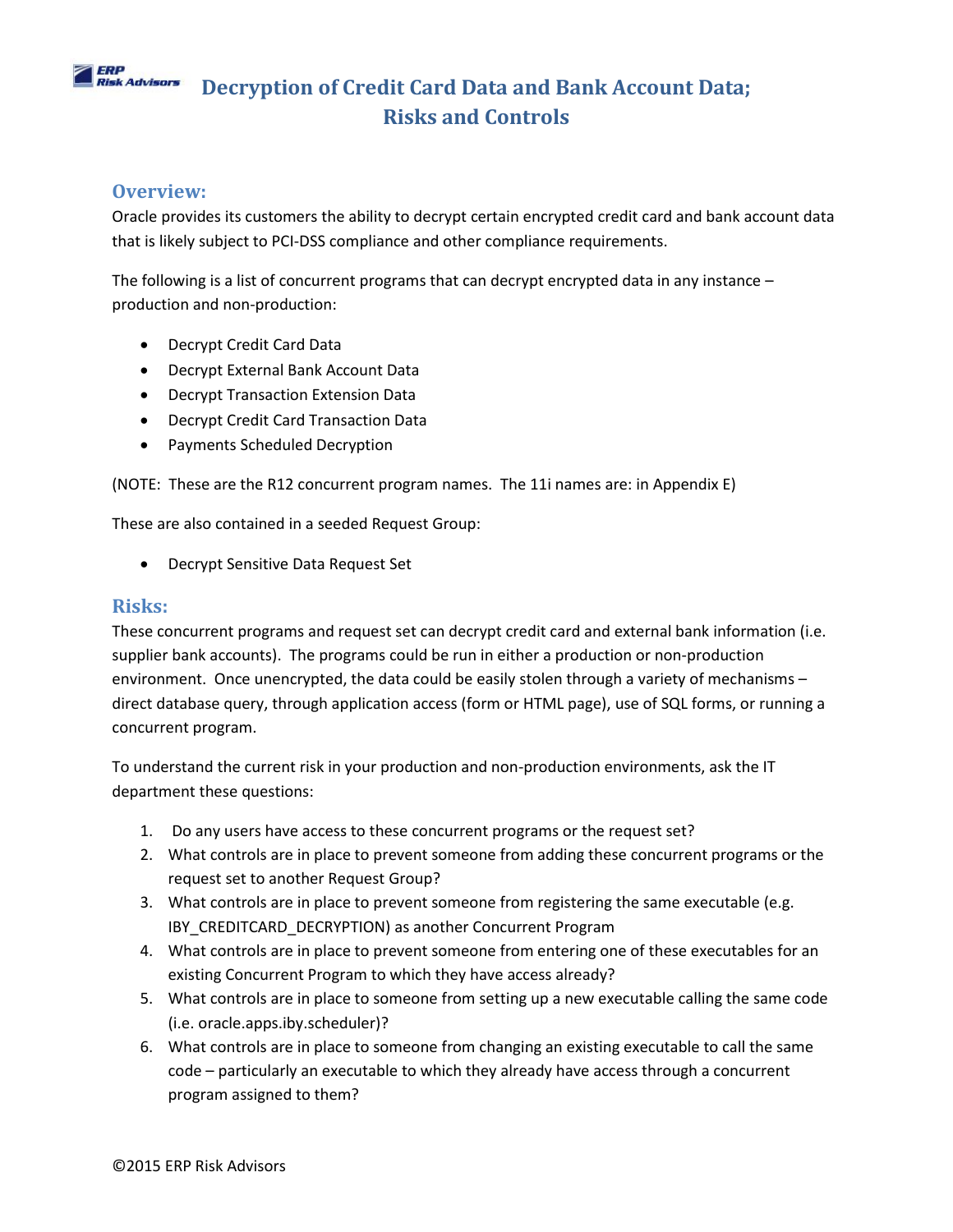- 7. How are you mitigating the risks related to ad hoc SQL statements in forms that allow SQL injection? Do you know who has access to these forms? Are you monitoring the activity in these forms via log-based or trigger-based software? (See more in MOS Note: 403537.1 and 1334930.1)
- 8. Are there any unsecured database logins that could provide someone with privileges to any of the underlying tables related to these forms?

To understand how many users have the ability to execute on one of these first six schemes, you'd need to understand who has access to maintain users, change or add request groups, change or add concurrent programs and change or add executables. These forms are typically found in the System Administrator, Application Developer, Applications Administration, and System Administration responsibilities.

NOTE: Internal accounts, for example for payments in payables and payroll are NOT encrypted. Direct deposit accounts used for paying payroll are also NOT encrypted. We are not addressing these risks in this white paper.

### **Recommendations:**

ERP

Following are recommendations related to these risks:

- Your provisioning process should consider these risks. Ideally, no one has access to these concurrent programs in any environment. How are you preventing access to these in your nonproduction environments where more users have access
- Use the query in Appendix A to identify which request groups and request sets, if any, contain these concurrent programs. Remove from ALL request groups
- User the query in Appendix B to can identify who has access to add or change data in the Concurrent Programs, Request Groups, and Executables forms.
- Each of these concurrent programs should be disabled. This would mean they couldn't be used even if they are assigned to a request group. See how to disable in Appendix C.
- Changes to these objects (Concurrent Programs, Request Groups, and Executables) should be monitored via a trigger or log-based solution that provides near-real time visibility to changes. Particular attention should be given to the re-enabling of these programs or removing the enddate of the request group(s) that contain these programs.
- Your cloning process should change or scramble the data when cloning to non-production environments – especially when the security in your non-production environment(s) is less stringent then in production.
- An IT quality or IT audit function should be tracing 100% of the changes made through these forms to the approved changes to test for unapproved changes.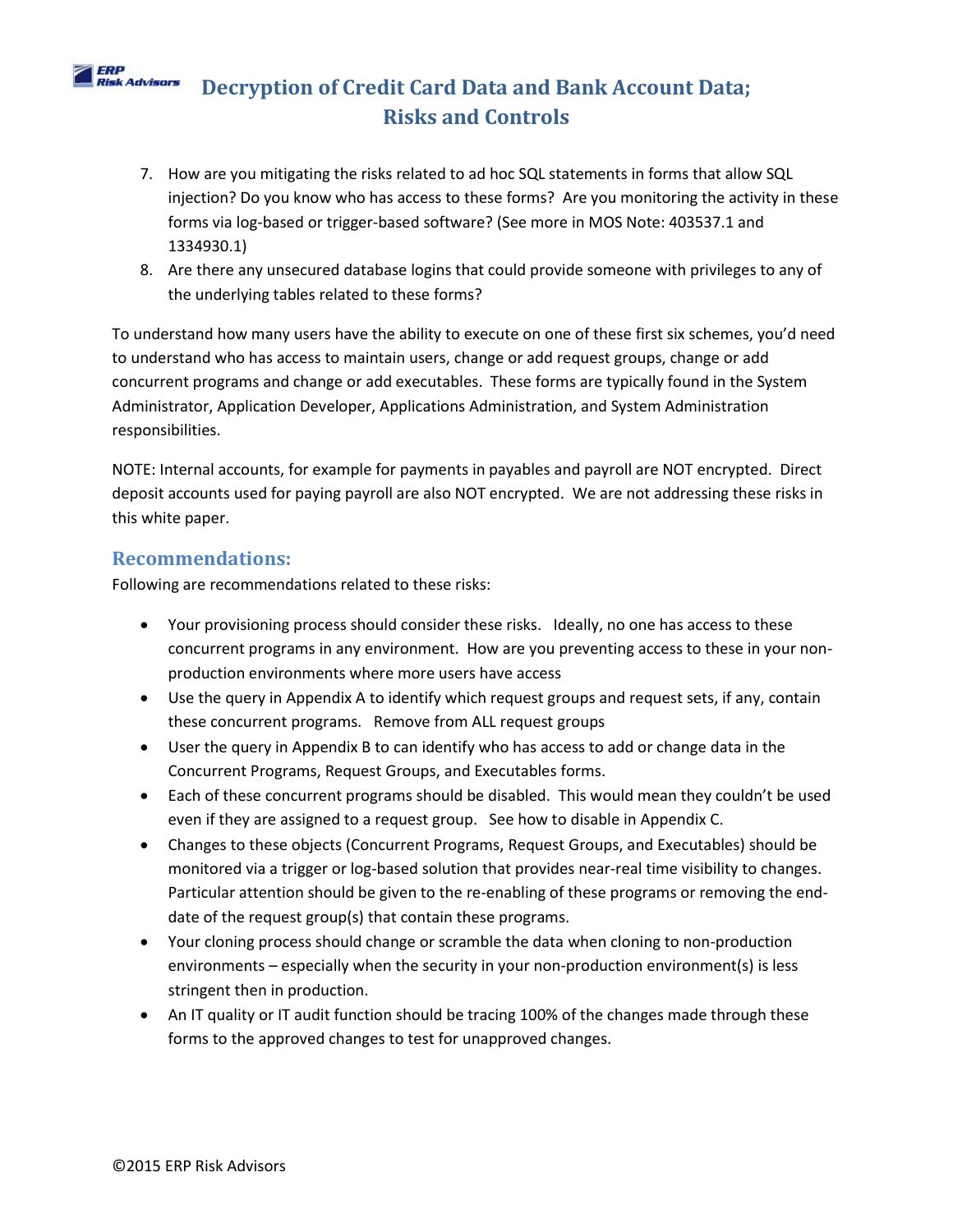

### **Conclusions**

In introducing the ability to decrypt credit card and bank account data Oracle has introduced a series of risks that organizations need to take seriously. If your organization has credit cards stored, the risks are significant and the impact on PCI-DSS compliance could be serious.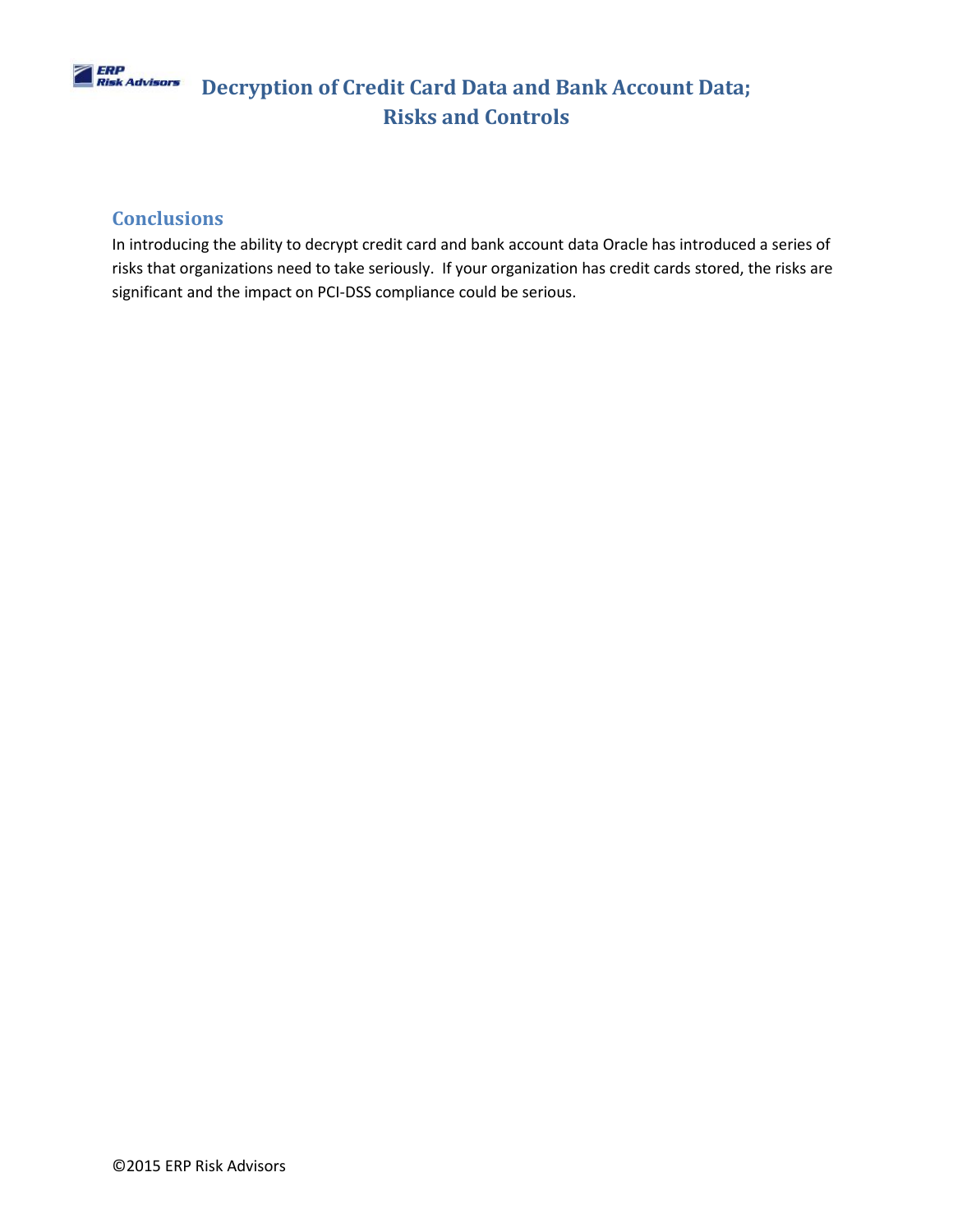#### ERP **Risk Advisors Decryption of Credit Card Data and Bank Account Data; Risks and Controls**

## **Acknowledgement**

Identification of this issue was by Integrigy Corporation via this article:

"Oracle E-Business Suite PCI DSS Compliance, Requirement 3.4 and Decryption Risk" at:

[http://www.integrigy.com/oracle-security-blog/oracle-e-business-suite-pci-dss-compliance](http://www.integrigy.com/oracle-security-blog/oracle-e-business-suite-pci-dss-compliance-requirement-34-and-decryption-risk)[requirement-34-and-decryption-risk](http://www.integrigy.com/oracle-security-blog/oracle-e-business-suite-pci-dss-compliance-requirement-34-and-decryption-risk)

## **About ERP Risk Advisors**

ERP Risk Advisors is a leading provider of Risk Advisory services for organizations using Oracle Applications. We provide consulting and training services related to compliance, security, risk management, and controls. We also assist organizations in implementing GRC-related software from industry-leading companies such as Oracle, Absolute Technologies, CaoSys, ConfigSnapshot, Greenlight Technologies, and MentiSoftware.

# **About Jeffrey T. Hare, CPA CISA CIA**

Jeffrey Hare, CPA CIA CISA is the founder and CEO of ERP Risk Advisors. His extensive background includes public accounting (including Big 4 experience), industry, and Oracle Applications consulting experience. Jeffrey has been working in the Oracle Applications space since 1998 with implementation, upgrade, and support experience. Jeffrey is a Certified Public Accountant (CPA), a Certified Information Systems Auditor (CISA), and a Certified Internal Auditor (CIA). Jeffrey has worked in various countries including Austria, Australia, Brazil, Canada, Germany, Ireland, Mexico, Panama, Saudi Arabia, and United Kingdom. Jeffrey is a graduate of Arizona State University and lives in northern Colorado with his wife and three daughters. You can reach him at jhare@erpra.net or (970) 324-1450.

Jeffrey's first solo book project "Oracle E-Business Suite Controls: Application Security Best Practices" was released in 2009. Jeffrey has written various white papers and other articles, some of which have been published by organizations such as ISACA, the ACFE, and the OAUG. Request these white papers here. Jeffrey is a contributing author for the book "Best Practices in Financial Risk Management" published in 2009.

LinkedIn: linkedin.com/in/jeffreythare Twitter: twitter.com/jeffreythare Blog: jeffreythare.blogspot.com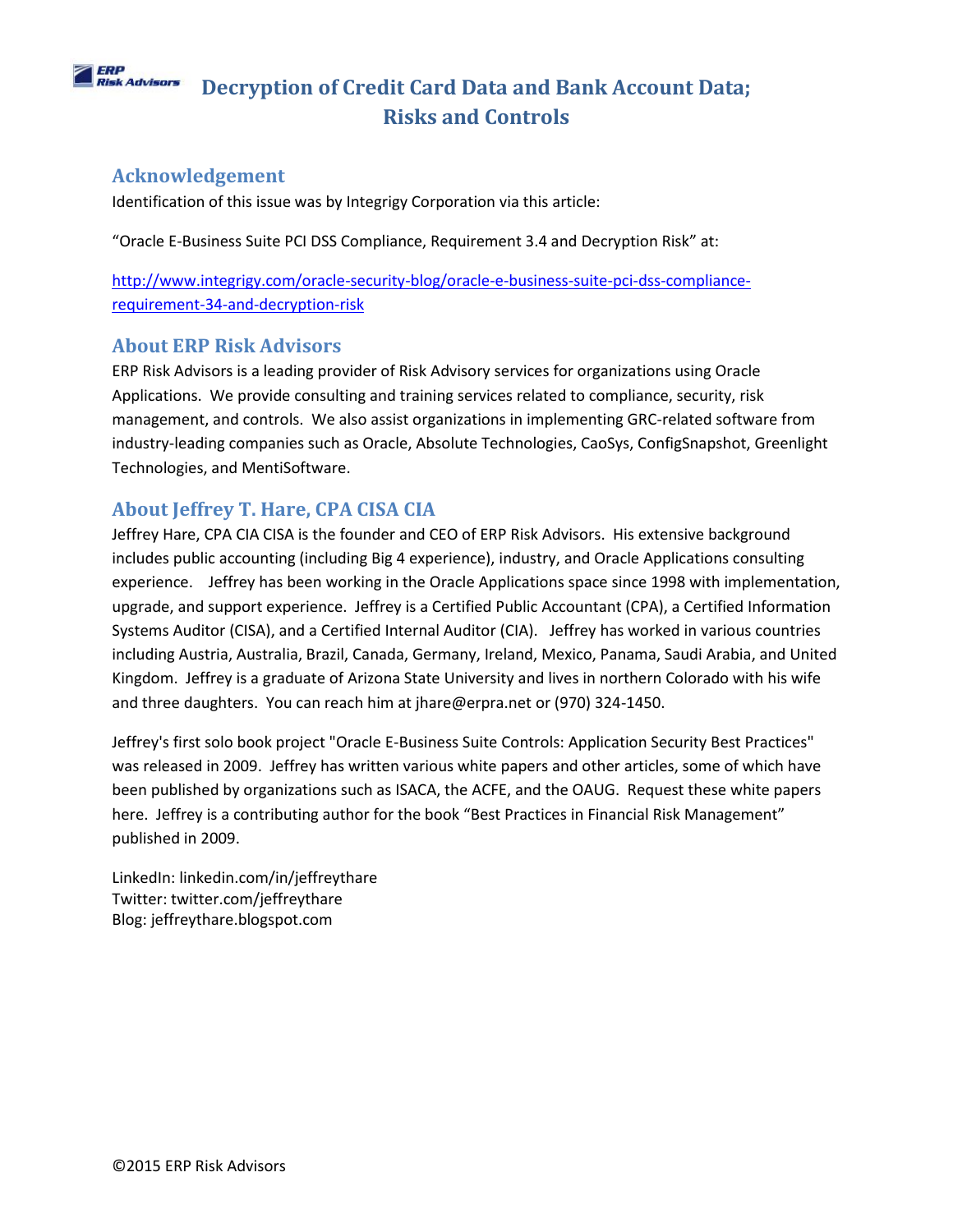

## **Appendix A – Query to retrieve all Request Group data**

#### Concurrent Requests Contained in Request Groups

#### **Purpose: Identify which request groups have access to sensitive reports and programs**

-- 27-JUN-06 -- C:\...\QBD Files\Request\_Group\_Info.sql -- What request groups have access to what programs. -- The first one is for "Programs" only. SELECT a.request\_group\_name, e.application\_name, a.description, c.user\_concurrent\_program\_name, d.application\_name, DECODE(b.request\_unit\_type,'A','Application', decode(b.request\_unit\_type,'P','Program', decode(b.request\_unit\_type,'S','Req Set', b.request\_unit\_type))) Type, c.concurrent\_program\_name, b.last\_update\_date, b.last\_updated\_by FROM fnd\_request\_groups a, FND\_REQUEST\_GROUP\_UNITS b, fnd concurrent programs vl c, fnd\_application\_tl d, fnd\_application\_tl e WHERE a.request group id = b.request group id AND b.request unit  $id = c$ .concurrent program id AND  $a$ .application  $id = e$ .application  $id$ AND b.unit application  $id = d$ .application  $id$ AND b.request\_unit\_type = 'P' -- Variables that can be utilized for tracking. --AND a.request\_group\_name = 'All Reports' --AND e.application name = 'Oracle Payables' --AND c.user\_concurrent\_program\_name = 'Mass Additions Create Report'  $-$ AND e.application id = 20001  $-$  Our Payables = 20001 ORDER BY a.request\_group\_name, e.application\_name, c.user\_concurrent\_program\_name ;

#### **-- This script can be used for finding "Set" types only.**

SELECT a.request\_group\_name, e.application\_name, a.description, c.user\_request\_set\_name, d.application\_name, DECODE(b.request\_unit\_type,'A','Application', decode(b.request\_unit\_type,'P','Program', decode(b.request\_unit\_type,'S','Req Set', b.request\_unit\_type))) TYPE, c.request set name, b.last update date, b.last updated by FROM fnd\_request\_groups a, FND\_REQUEST\_GROUP\_UNITS b, fnd request sets vl c, fnd\_application\_tl d, fnd\_application\_tl e WHERE a.request group id = b.request group id AND b.request\_unit\_id = c.request\_set\_id AND  $a$ .application  $id = e$ .application  $id$ AND b.unit application  $id = d$ .application  $id$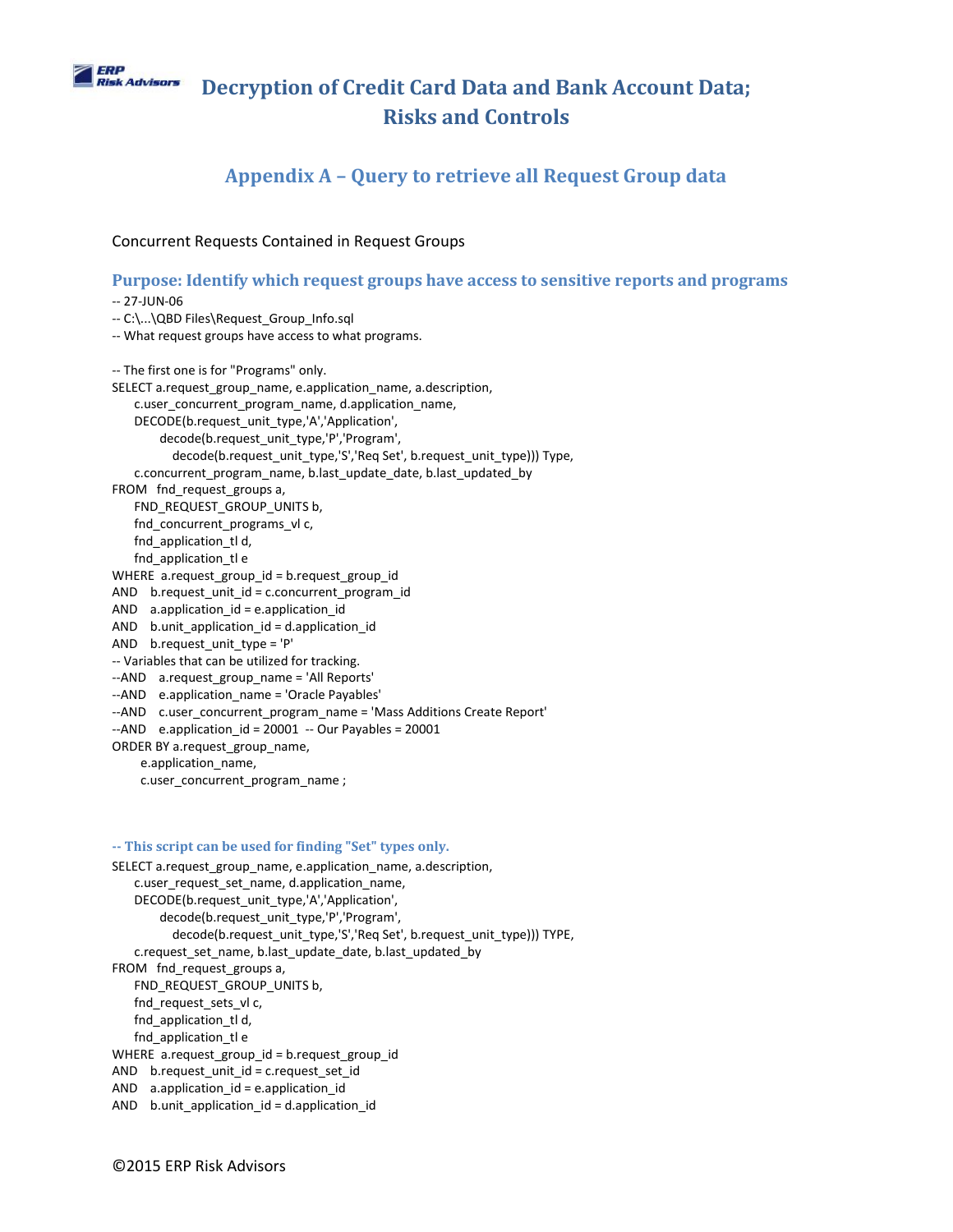

AND b.request unit type = 'S' -- Variables that can be utilized for tracking. --AND b.request\_unit\_id = 1244 --AND a.request\_group\_name = 'All Reports' --AND e.application name = 'Oracle Payables' --AND c.user\_request\_set\_name = 'GMS: AP Holds - Set'  $-$ AND e.application id = 20001  $-$  Our Payables = 20001 ORDER BY a.request\_group\_name, e.application\_name, c.user\_request\_set\_name ; **-- This script can be used for finding "Application" types only.** SELECT a.request\_group\_name, e.application\_name, a.description, d.application\_name UNIT\_APP, DECODE(b.request\_unit\_type,'A','Application', decode(b.request\_unit\_type,'P','Program', decode(b.request\_unit\_type,'S','Req Set', b.request\_unit\_type))) TYPE, b.last update date, b.last updated by FROM fnd\_request\_groups a, FND\_REQUEST\_GROUP\_UNITS b, fnd\_application\_tl d, fnd\_application\_tl e WHERE a.request\_group\_id = b.request\_group\_id AND a.application\_id = e.application\_id

AND b.unit\_application\_id = d.application\_id

- AND b.request unit type = 'A'
- -- Variables that can be utilized for tracking.
- --AND a.request\_group\_name = 'All Reports'
- --AND d.application\_name = 'Oracle Payables'
- --AND e.application\_id = 20001 -- Our Payables = 20001
- ORDER BY a.request\_group\_name, e.application\_name ;

If you are not familiar with how to analyze the data from these reports, contact me at [jhare@erpra.net.](mailto:jhare@erpra.net)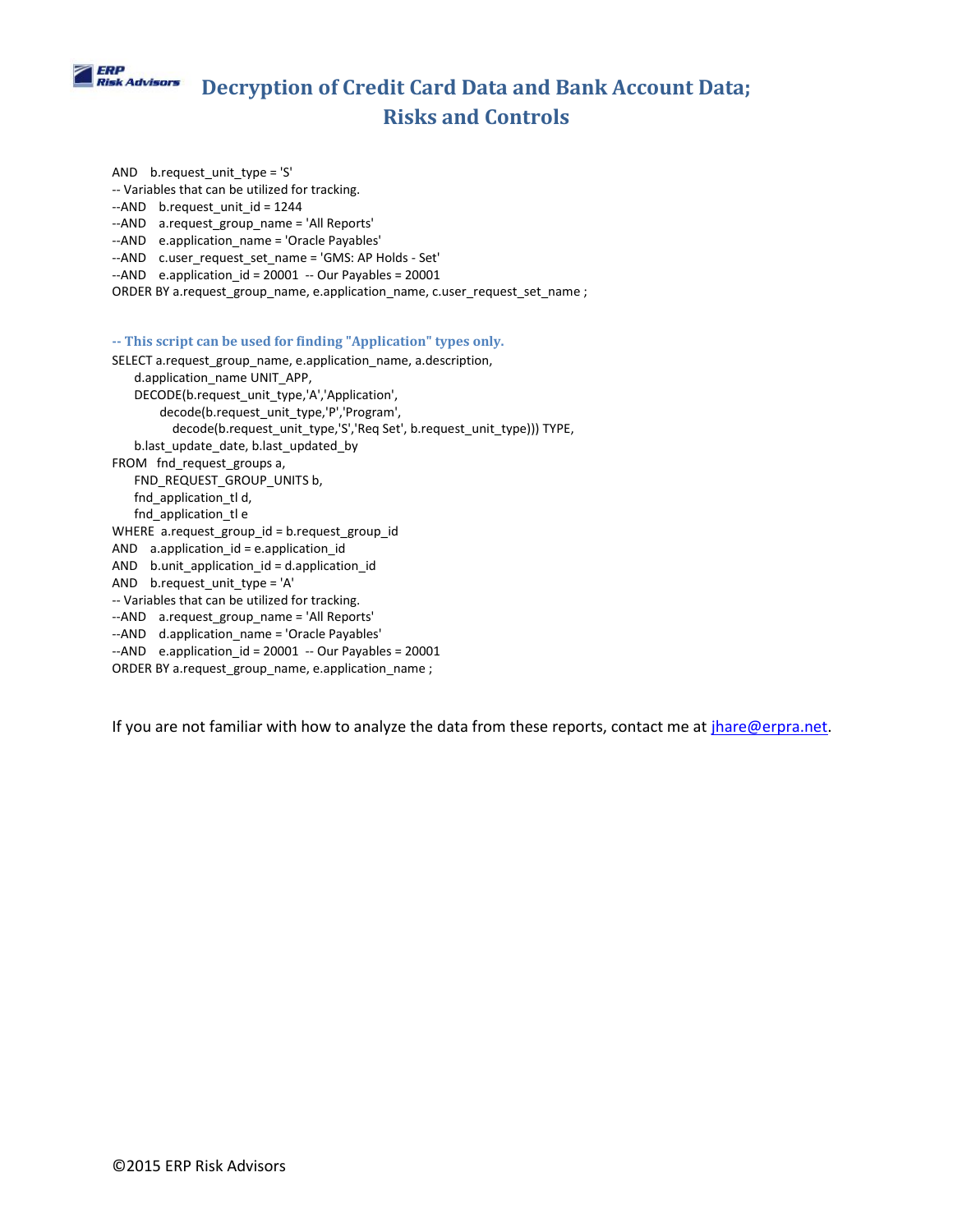

# **Appendix B – Query to Identify who the ability to register Concurrent Programs or make changes to Request Groups**

Purpose: This query identifies the users and responsibilities that can access high risk single functions. The limitation of this query is that it does not take into account menu or function exclusions that may be applied at the Responsibility level. NOTE: This query does not take into account whether there is a menu or function exclusion at the Responsibility level. If you aren't aware of what this means, contact us at info@erpra.net.

#### **Concurrent Programs:**

- FND FNDCPMCP SYS
- FND\_FNDCPMCP\_DEV
- FND CP\_SEARCH\_CONC\_PROG

#### **Request Groups:**

FND\_FNDRSGRP

#### **Executables:**

• FND FNDCPMPE

select distinct fu.user\_name user\_name,fr.responsibility\_name resp\_name,fff.function\_name,fff.user\_function\_name, ff.form\_name, ff.user\_form\_name from applsys.fnd\_user fu, apps.fnd\_user\_resp\_groups furg, apps.fnd\_responsibility\_vl fr, applsys.fnd\_compiled\_menu\_functions fcmf, apps.fnd\_form\_functions\_vl fff, apps.fnd\_form\_vl ff where fff.form\_id=ff.form\_id and furg.responsibility  $id = fr$ .responsibility  $id$ and furg.responsibility application id = fr.application id and fr.menu\_id = fcmf.menu\_id and fcmf.grant\_flag = 'Y' and fcmf.function\_id = fff.function\_id and furg.user\_id = fu.user\_id and sysdate between fu.start date and nvl(fu.end date, sysdate+1) and sysdate between fr.start\_date and nvl(fr.end\_date, sysdate+1) and fff.function\_name in ( select fun.function\_name from apps.fnd\_form\_functions\_vl fun, apps.fnd\_form\_vl form where fff.function\_name in ( 'FND\_FNDCPMCP\_SYS' , 'FND\_FNDCPMCP\_DEV' , 'FND\_CP\_SEARCH\_CONC\_PROG' , 'FND\_FNDRSGRP' , 'FND\_FNDCPMPE') and fun.form\_id=form.form\_id) order by 1,2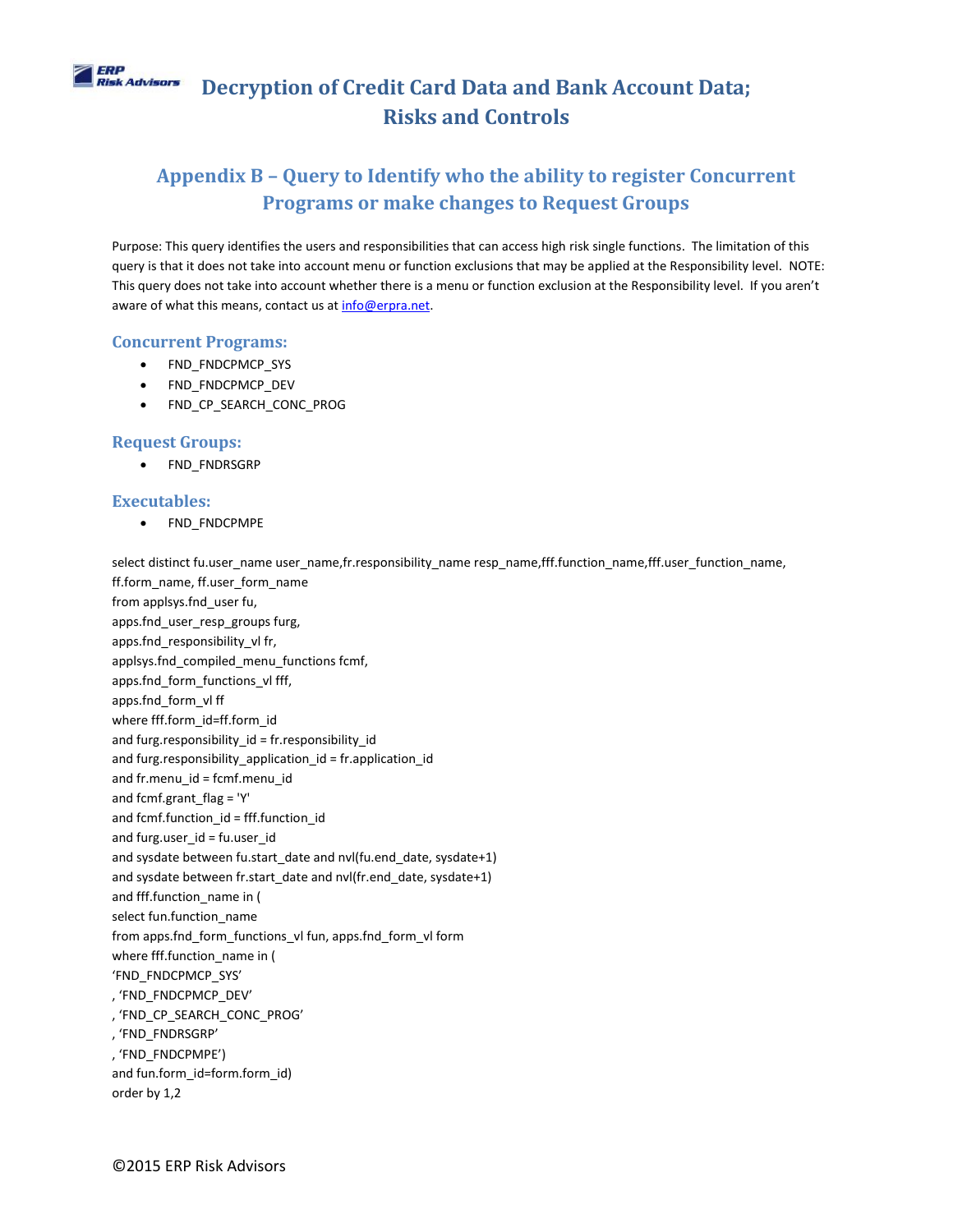## | ERP<br>| Risk Advisors **Decryption of Credit Card Data and Bank Account Data; Risks and Controls**

**Appendix C – Disabling Concurrent Programs / End-Dating Request Sets** Following is how concurrent programs are disabled:

#### As installed:

| Concurrent Programs<br>o |                                              |                             |                   | <b>HOX</b>                |
|--------------------------|----------------------------------------------|-----------------------------|-------------------|---------------------------|
| Program                  | Decrypt Credit Card Data                     |                             |                   | $\nu$ Enabled             |
| Short Name               | IBY CREDITCARD DECRYPTION                    |                             |                   |                           |
| Application              | Payments                                     |                             |                   |                           |
| Description              | Decrypts credit card data                    |                             |                   |                           |
| Executable               |                                              |                             |                   |                           |
| Name                     | <b>IBY CREDITCARD DECRYPTION</b>             |                             | Options           |                           |
| Method                   | Java Concurrent Program                      |                             |                   |                           |
| Request                  |                                              |                             | Output            |                           |
| Type                     |                                              |                             | Format            | Text                      |
| Incrementor              |                                              |                             |                   | $\triangleright$ Save (C) |
| <b>MLS Function</b>      |                                              |                             |                   | $\nabla$ Print            |
|                          |                                              |                             | Columns           |                           |
| ■ Use in SRS             | Allow Disabled Values                        |                             | <b>Rows</b>       |                           |
| $\Box$ Run Alone         |                                              | ■ Restart on System Failure | Style             |                           |
| Enable Trace             | ■ NLS Compliant                              |                             |                   | Style Reguired            |
|                          |                                              |                             | Printer           |                           |
| <b>Business Events</b>   |                                              |                             |                   |                           |
|                          | $\Box$ Request Submitted ( $\underline{Y}$ ) | □ Request Running           |                   | □ Post Processing Ended   |
|                          | Request On Hold                              | □ Program Completed         |                   | Request Completed (Z)     |
|                          | Request Resumed                              | □ Post Processing Started   |                   |                           |
| Copy to                  |                                              | Session Control             | Incompatibilities | Parameters                |
|                          |                                              |                             |                   |                           |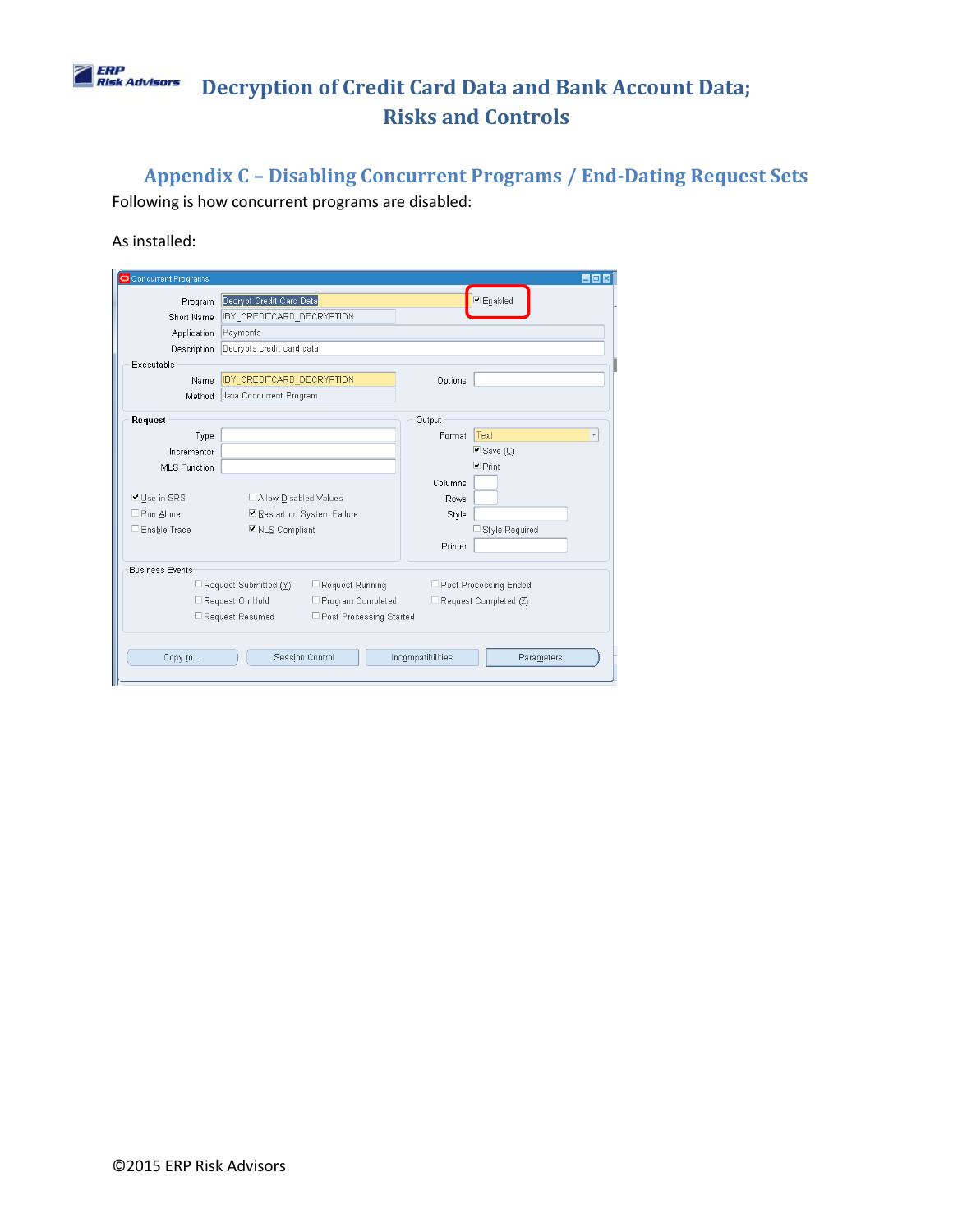

## After Disabling:

| <b>Concurrent Programs</b> |                                  |                             |                   | $\blacksquare$ $\blacksquare$ $\times$ |
|----------------------------|----------------------------------|-----------------------------|-------------------|----------------------------------------|
| Program                    | Decrypt Credit Card Data         |                             |                   | Enabled                                |
| Short Name                 | IBY_CREDITCARD_DECRYPTION        |                             |                   |                                        |
| Application                | Payments                         |                             |                   |                                        |
| Description                | Decrypts credit card data        |                             |                   |                                        |
| Executable                 |                                  |                             |                   |                                        |
| Name                       | <b>IBY CREDITCARD DECRYPTION</b> |                             | Options           |                                        |
| Method                     | Java Concurrent Program          |                             |                   |                                        |
| Request                    |                                  |                             | Output            |                                        |
| Type                       |                                  |                             | Format            | Text                                   |
| Incrementor                |                                  |                             |                   | $\blacksquare$ Save ( $\bigcirc$ )     |
| <b>MLS Function</b>        |                                  |                             |                   | $\blacktriangleright$ Print            |
|                            |                                  |                             | Columns           |                                        |
| <b>ØUse in SRS</b>         | Allow Disabled Values            |                             | Rows              |                                        |
| □ Run Alone                |                                  | ■ Restart on System Failure |                   |                                        |
|                            |                                  |                             | Style             |                                        |
| Enable Trace               | ■ NLS Compliant                  |                             |                   | Style Required                         |
|                            |                                  |                             | Printer           |                                        |
| <b>Business Events</b>     |                                  |                             |                   |                                        |
|                            | Request Submitted (Y)            | Request Running             |                   | □ Post Processing Ended                |
|                            | Request On Hold                  | □ Program Completed         |                   | Request Completed (Z)                  |
|                            | Request Resumed                  | □ Post Processing Started   |                   |                                        |
|                            |                                  |                             |                   |                                        |
| Copy to                    |                                  | Session Control             | Incompatibilities | Parameters                             |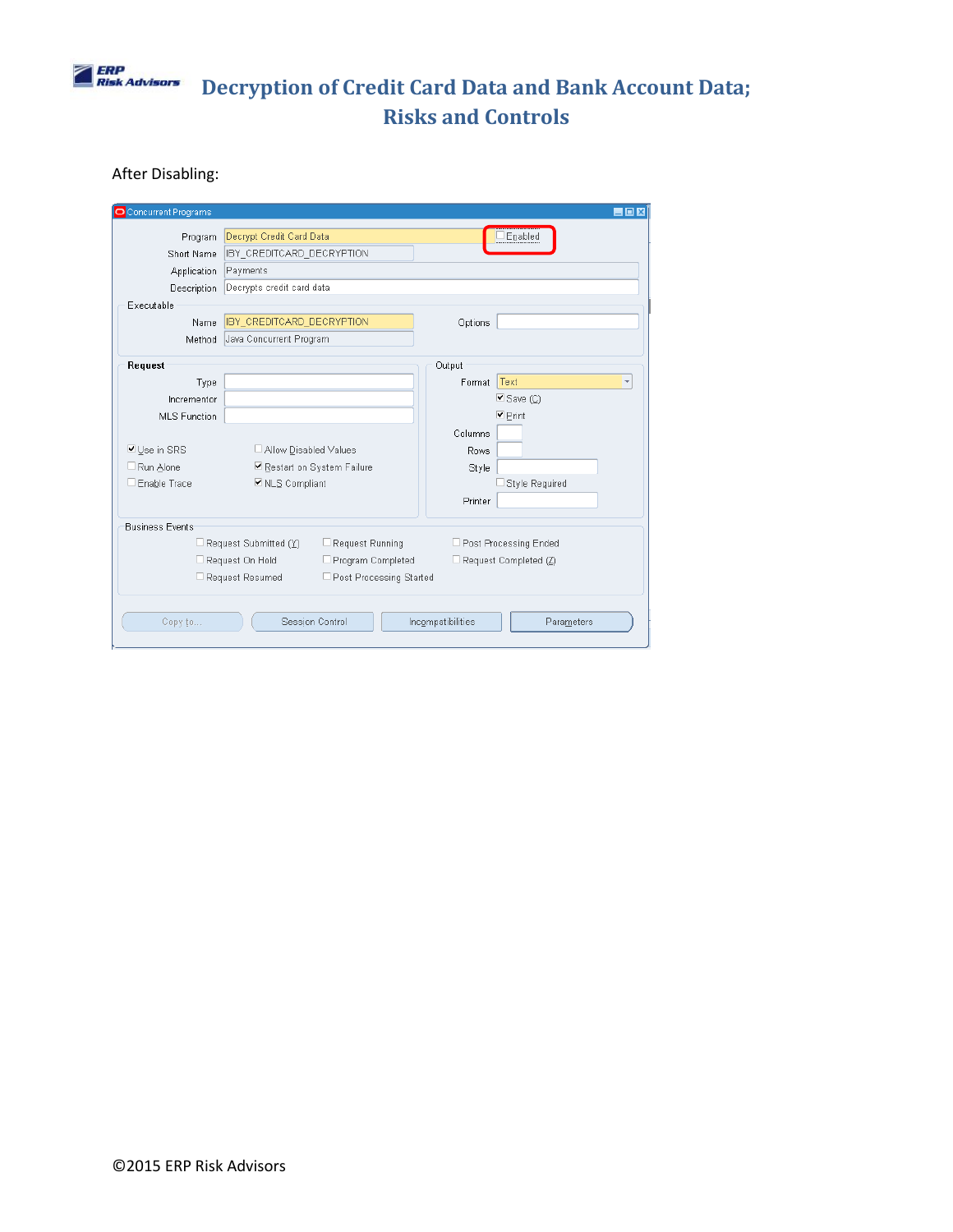## **ERP**<br>Risk Advisors **Decryption of Credit Card Data and Bank Account Data; Risks and Controls**

The Request set where these are contained should also be end-dated.

Request set as installed:

| Dracle Applications - Solution Beacon Vision 12.1.3 |                                                    |
|-----------------------------------------------------|----------------------------------------------------|
| Eile Edit View Folder Tools Window Help             |                                                    |
|                                                     | **********************                             |
| <b>O</b> Request Set                                | $\blacksquare$ $\blacksquare$ $\times$             |
|                                                     |                                                    |
| Set                                                 | Decrypt Sensitive Data Request Set                 |
| Set Code                                            | IBY_SECURITY_DECRYPT_REQ_SET                       |
| Application                                         | Payments                                           |
| Description                                         | Decrypt Sensitive Data                             |
| Owner                                               |                                                    |
| <b>Active Dates</b>                                 | Run Options                                        |
| <b>From</b>                                         | 07-FEB-2006<br><b>Print Together</b>               |
| To                                                  | Allow Incompatibility                              |
|                                                     | Request Set Wizard<br>Define Stages<br>Link Stages |

### After 'end-dating':

| $\left  \frac{\phi}{2} \right $         | Oracle Applications - Solution Beacon Vision 12.1.3 |
|-----------------------------------------|-----------------------------------------------------|
| File Edit View Folder Tools Window Help |                                                     |
|                                         | FLP 0   Q & Q Q O   X D D P F   L O O O &   ?       |
| <b>O</b> Request Set                    | <b>HOX</b>                                          |
|                                         |                                                     |
| Set                                     | Decrypt Sensitive Data Request Set                  |
| Set Code                                | IBY_SECURITY_DECRYPT_REQ_SET                        |
| Application                             | Payments                                            |
| Description                             | Decrypt Sensitive Data                              |
| Owner                                   |                                                     |
| <b>Active Dates</b>                     | Run Options                                         |
| <b>From</b>                             | 07-FEB-2006<br>Print Together                       |
| To                                      | 15-JUL-2014<br>Allow Incompatibility<br>            |
|                                         | Request Set Wizard<br>Define Stages<br>Link Stages  |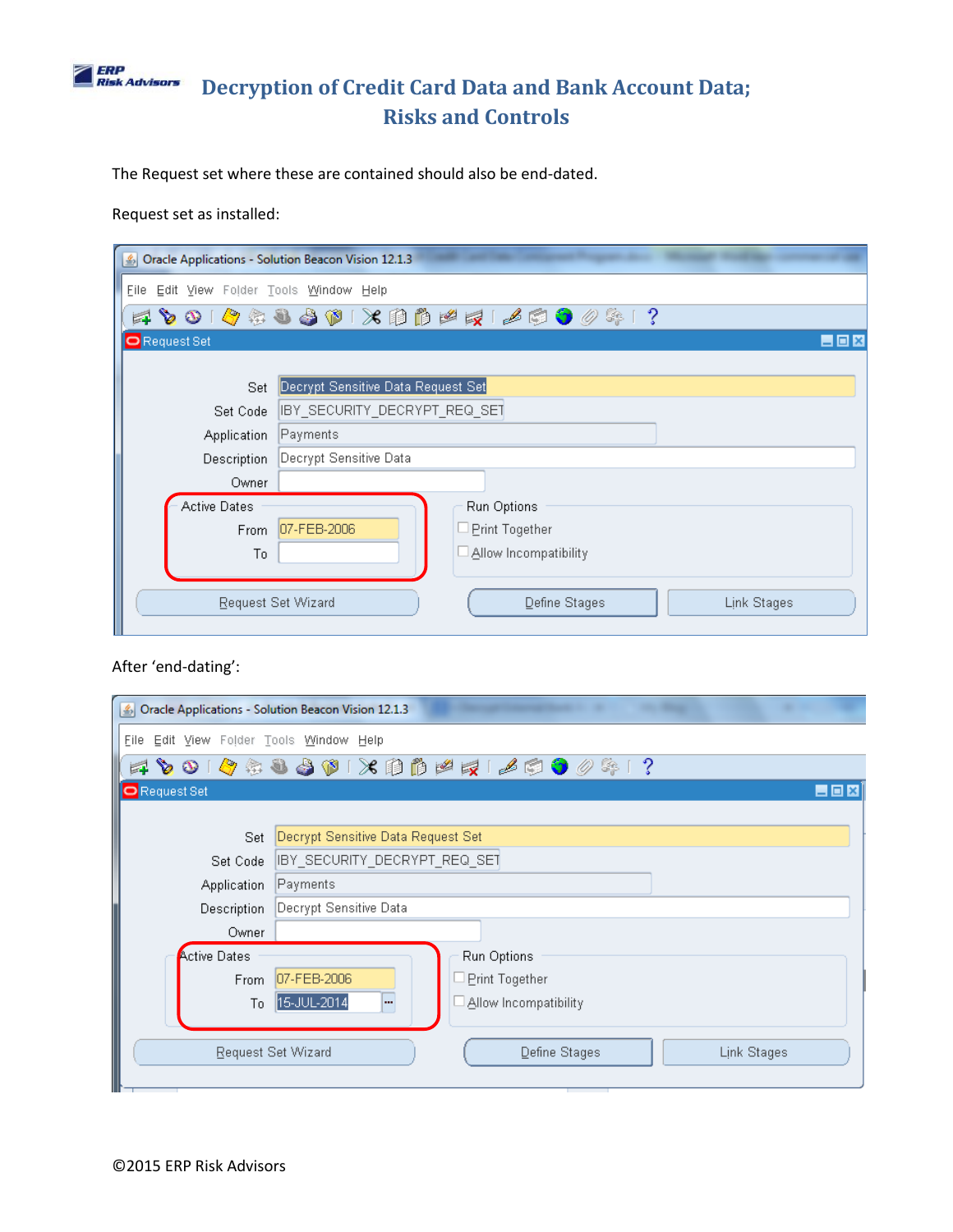

Notice in this form, like most forms where an End Date is entered, you can enter a prior date as an end date. Here is the Row Who record information:

| <b>6</b> Oracle Applications - Solution Beacon Vision 12.1.3                                                                                        |                                                                                                                                                                                                                                                                                |                                                                                                               |
|-----------------------------------------------------------------------------------------------------------------------------------------------------|--------------------------------------------------------------------------------------------------------------------------------------------------------------------------------------------------------------------------------------------------------------------------------|---------------------------------------------------------------------------------------------------------------|
| File Edit View Folder Tools Window Help                                                                                                             |                                                                                                                                                                                                                                                                                |                                                                                                               |
|                                                                                                                                                     |                                                                                                                                                                                                                                                                                |                                                                                                               |
|                                                                                                                                                     |                                                                                                                                                                                                                                                                                | $\Box$ $\Box$ $\times$                                                                                        |
| Payments<br>Decrypt Sensitive Data<br>From 07-FEB-2006<br>To 15-JUL-2014<br>Request Set Wizard<br>+ Generic File Manager<br>+ System Administration | Run Options<br>About This Record<br>$\overline{\mathbf{x}}$<br>Created By: SYSADMIN<br>Creation Date: 11-AUG-2006 17:11:19<br>Table Name: FND REQUEST SETS VL<br>ages<br>Updated By: JH1475<br>Update Date: 25-JUL-2014 13:22:38<br>System Logon: UNKNOWN<br>Terminal: UNKNOWN |                                                                                                               |
|                                                                                                                                                     |                                                                                                                                                                                                                                                                                | FOO O & & & O X D D P R   A & O 0 & 1 ?<br>Decrypt Sensitive Data Request Set<br>IBY SECURITY DECRYPT REQ SET |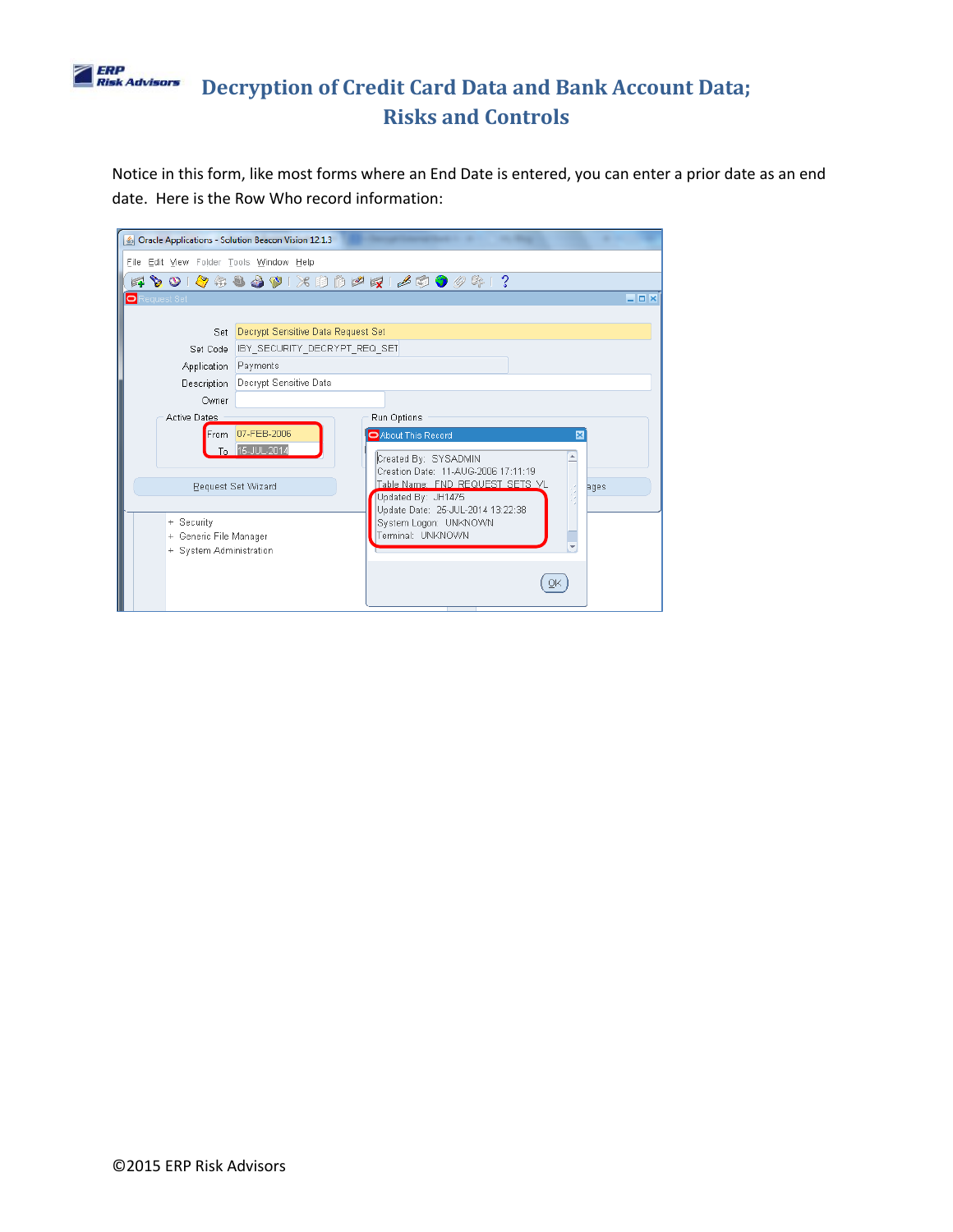

# **Appendix D – Concurrent Program Executables**

| Oracle Applications - Solution Beacon Vision 12.1.3 |                                        |  |
|-----------------------------------------------------|----------------------------------------|--|
| Eile Edit View Folder Tools Window Help             |                                        |  |
| $\circ$ $\circ$                                     | G&&&@1XDBPRIA@O0\$1?                   |  |
| Concurrent Program Executable                       | $\blacksquare$ $\blacksquare$ $\times$ |  |
|                                                     |                                        |  |
| <b>Executable</b>                                   | Decrypt Credit Card Data               |  |
| Short Name                                          | IBY CREDITCARD DECRYPTION              |  |
| Payments<br>Application                             |                                        |  |
| Decrypts credit card data<br>Description            |                                        |  |
| <b>Execution Method</b>                             | Java Concurrent Program                |  |
| <b>Execution File Name</b>                          | SchedCCDecryption                      |  |
| Subroutine Name                                     |                                        |  |
| Execution File Path                                 | oracle.apps.iby.scheduler              |  |
|                                                     |                                        |  |
|                                                     | <b>Stage Function Parameters</b>       |  |
|                                                     |                                        |  |

Following are the names of the Executables in an R12 environment (note: there are six Concurrent Programs in an 11i environment and the names may be different)

| <b>Concurrent Program</b>                 | <b>Executable</b>             |
|-------------------------------------------|-------------------------------|
| Decrypt Credit Card Data                  | IBY CREDITCARD DECRYPTION     |
| Decrypt External Bank Account Data        | IBY EXT BANKACCT DECRYPTION   |
| <b>Decrypt Transaction Extension Data</b> | IBY TRXN EXTENSION DECRYPTION |
| Decrypt Credit Card Transaction Data      | IBY TX CREDITCARD DECRYPTION  |
| <b>Payments Scheduled Decryption</b>      | IBY SCHEDULED ENCRYPTION      |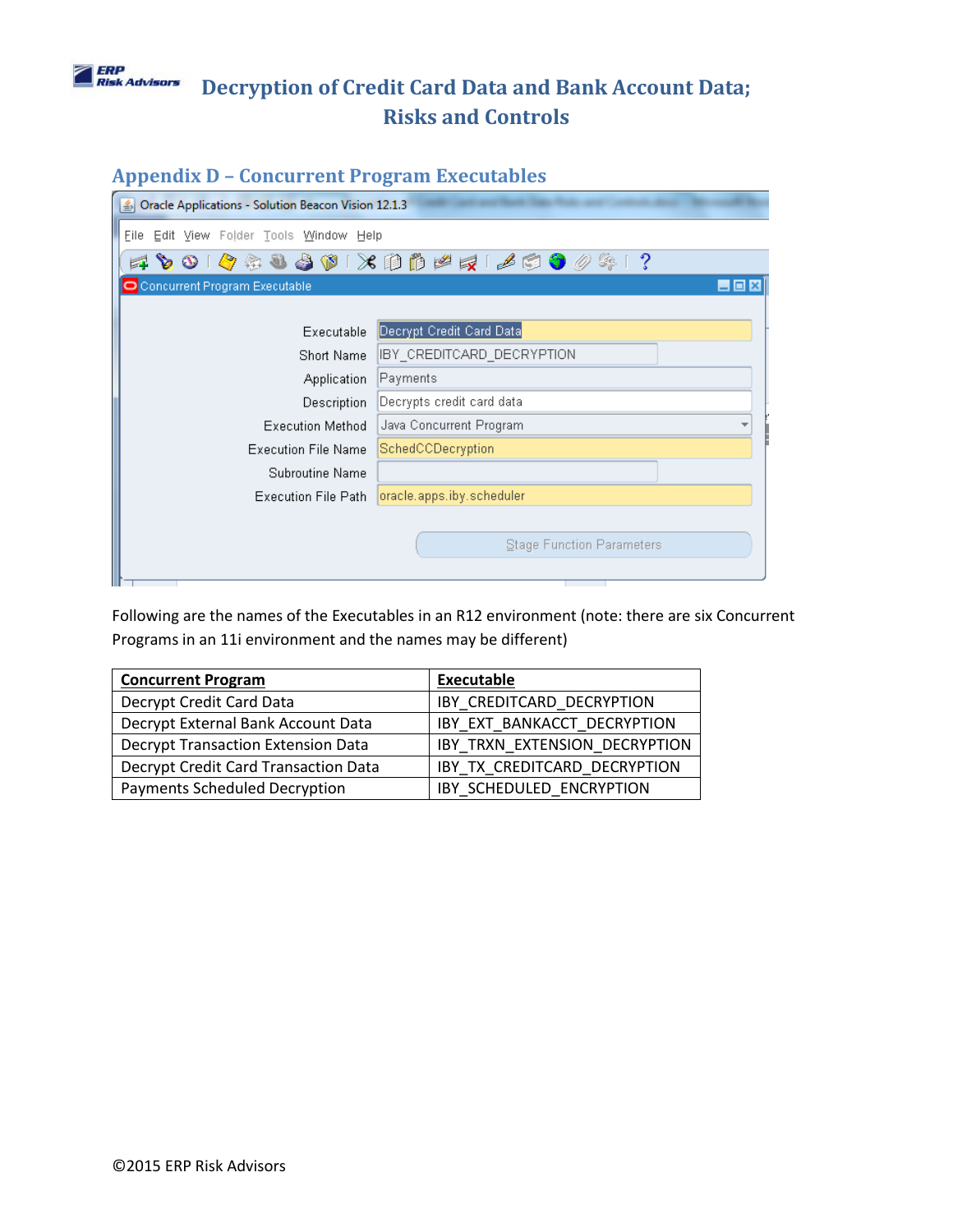## **ERP**<br>Risk Advisors **Decryption of Credit Card Data and Bank Account Data; Risks and Controls**

## **Appendix E: 11 versions of the Concurrent Programs**

- Decrypt 11.5.9 iPayment Bankaccount Data
- Decrypt 11.5.9 iPayment Bankaccount Data Worker
- Decrypt 11.5.9 iPayment Creditcard Data
- Decrypt 11.5.9 iPayment Creditcard Data Worker
- Decrypt 11.5.9 iPayment Transaction Data
- Decrypt 11.5.9 iPayment Transaction Data Worker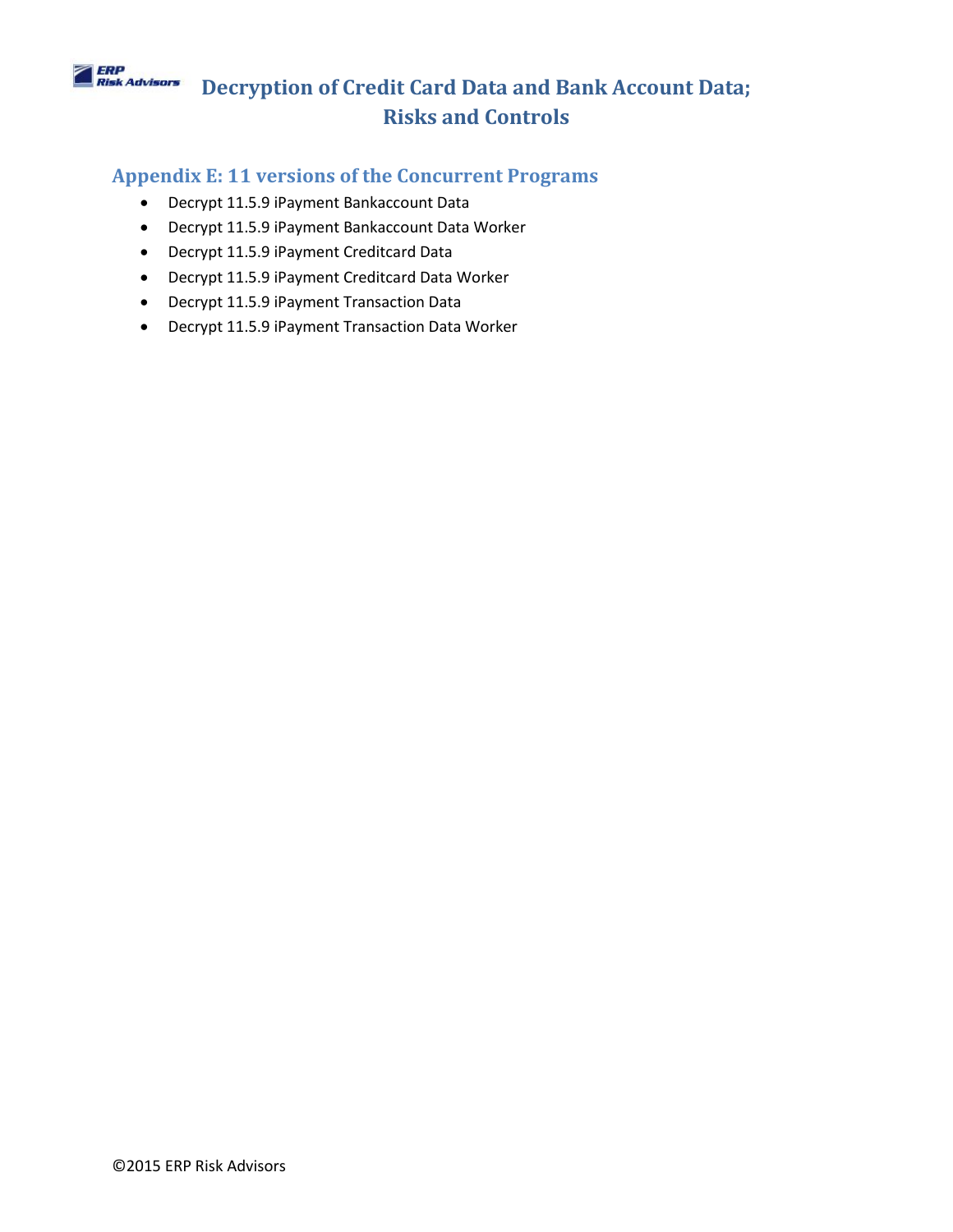## **ERP**<br>Risk Advisors **Decryption of Credit Card Data and Bank Account Data; Risks and Controls**

# **Appendix F: Seeded Request Group and Responsibilities where these programs are contained**

Caveat – above queries should be used to develop a comprehensive list. The information in this Appendix may not be complete.

Request Group: IBY\_SYS\_SECURITY\_GROUP

| Group              |          | <b>IBY_SYS_SECURITY_GROUP</b>             |                    |  |
|--------------------|----------|-------------------------------------------|--------------------|--|
| <b>Application</b> | Payments |                                           |                    |  |
| Code               |          |                                           |                    |  |
| <b>Description</b> |          |                                           |                    |  |
| Requests           |          |                                           |                    |  |
| Type               |          | Name                                      | <b>Application</b> |  |
| Program            |          | Encrypt Credit Card Data                  | Payments           |  |
| Program            |          | Encrypt External Bank Account Data        | Payments           |  |
| Program            |          | <b>Encrypt Transaction Extension Data</b> | Payments           |  |
| Program            |          | Decrypt Credit Card Data                  | Payments           |  |
| Program            |          | Decrypt Transaction Extension Data        | Payments           |  |
| Program            |          | Decrypt External Bank Account Data        | Payments           |  |
| Program            |          | Mask External Bank Account Data           | Payments           |  |
| Program            |          | Mask External Credit Card Data            | Payments           |  |
| Program            |          | Decrypt Credit Card Transaction Data      | Payments           |  |
| Program            |          | Encrypt Credit Card Transaction Data      | Payments           |  |
|                    |          |                                           |                    |  |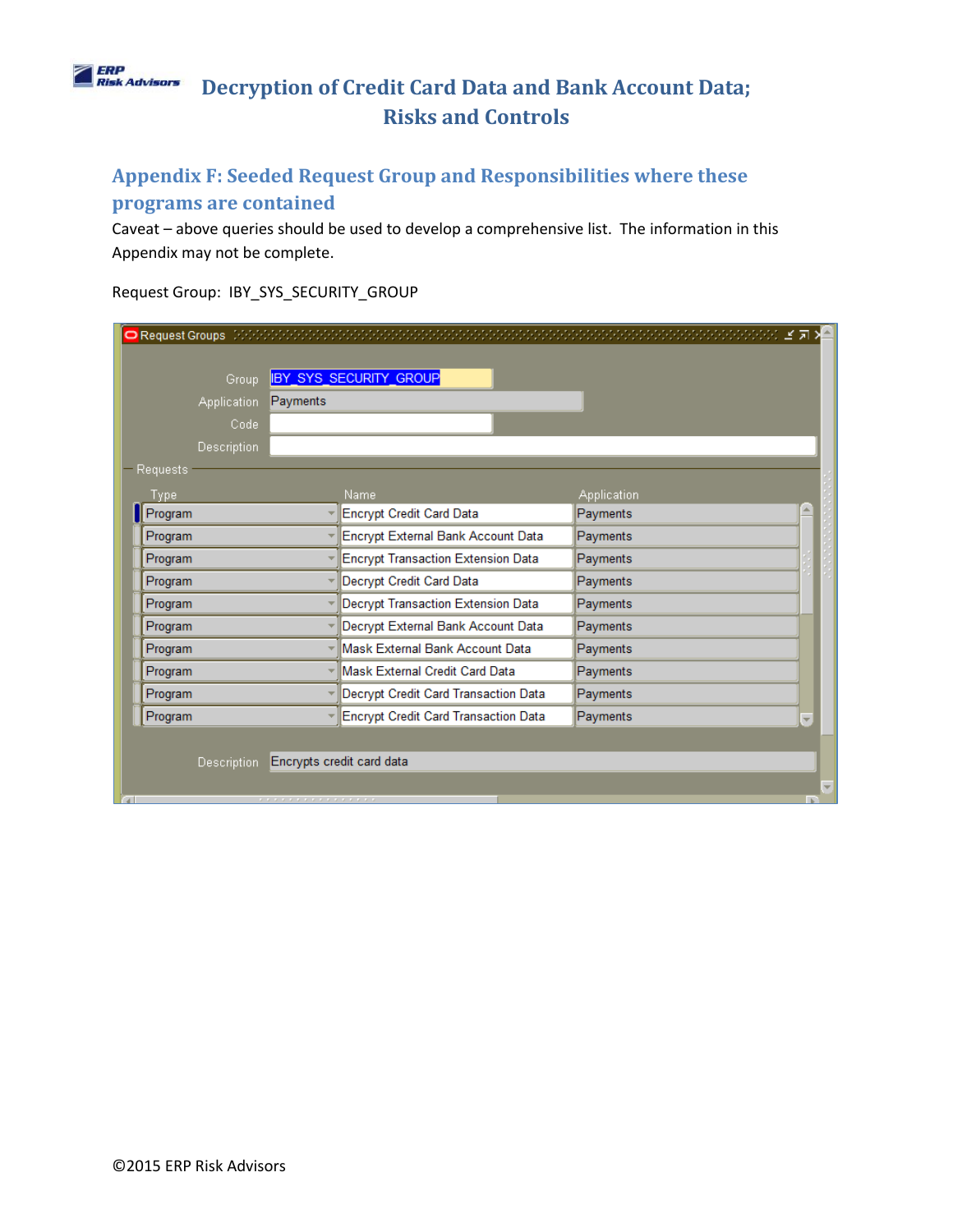

### Responsibility: Funds Capture Setup Administrator

| <b>Oracle Applications - UAT1</b><br>国                                                    |
|-------------------------------------------------------------------------------------------|
| ORACLE <sup>®</sup><br>File Edit View Folder Tools Window Help                            |
| 4001948901X00041690041?                                                                   |
| O Responsibilities - Web Web Web Web Web Web Web<br>SOSOSOSOSOS M N                       |
| <b>Funds Capture Setup Administrator</b><br>Responsibility Name<br><b>Effective Dates</b> |
| Payments<br><b>Application</b><br>03/31/2006<br>From                                      |
| <b>IBY SETUP FC</b><br>Responsibility Key<br>To                                           |
| Funds Capture Setup Administrator<br>Description                                          |
| <b>Available From</b><br>Data Group<br>O Oracle Applications<br>Standard                  |
| Name<br><sup>©</sup> Oracle Self Service Web Applications                                 |
| Payments<br>Application<br>Oracle Mobile Applications                                     |
| Request Group<br>Oracle Payments Funds Capture Set<br>Menu                                |
| IBY_SYS_SECURITY_GROUP<br>Name<br>Web Host Name                                           |
| Payments<br><b>Application</b>                                                            |
| Web Agent Name                                                                            |
| <b>Menu Exclusions</b><br><b>Excluded Items</b><br><b>Securing Attributes</b>             |
| Name<br>Description<br>Type                                                               |
| Function                                                                                  |
|                                                                                           |
|                                                                                           |
|                                                                                           |
|                                                                                           |
|                                                                                           |
|                                                                                           |
| Record: 1/?<br>$<$ OSC>                                                                   |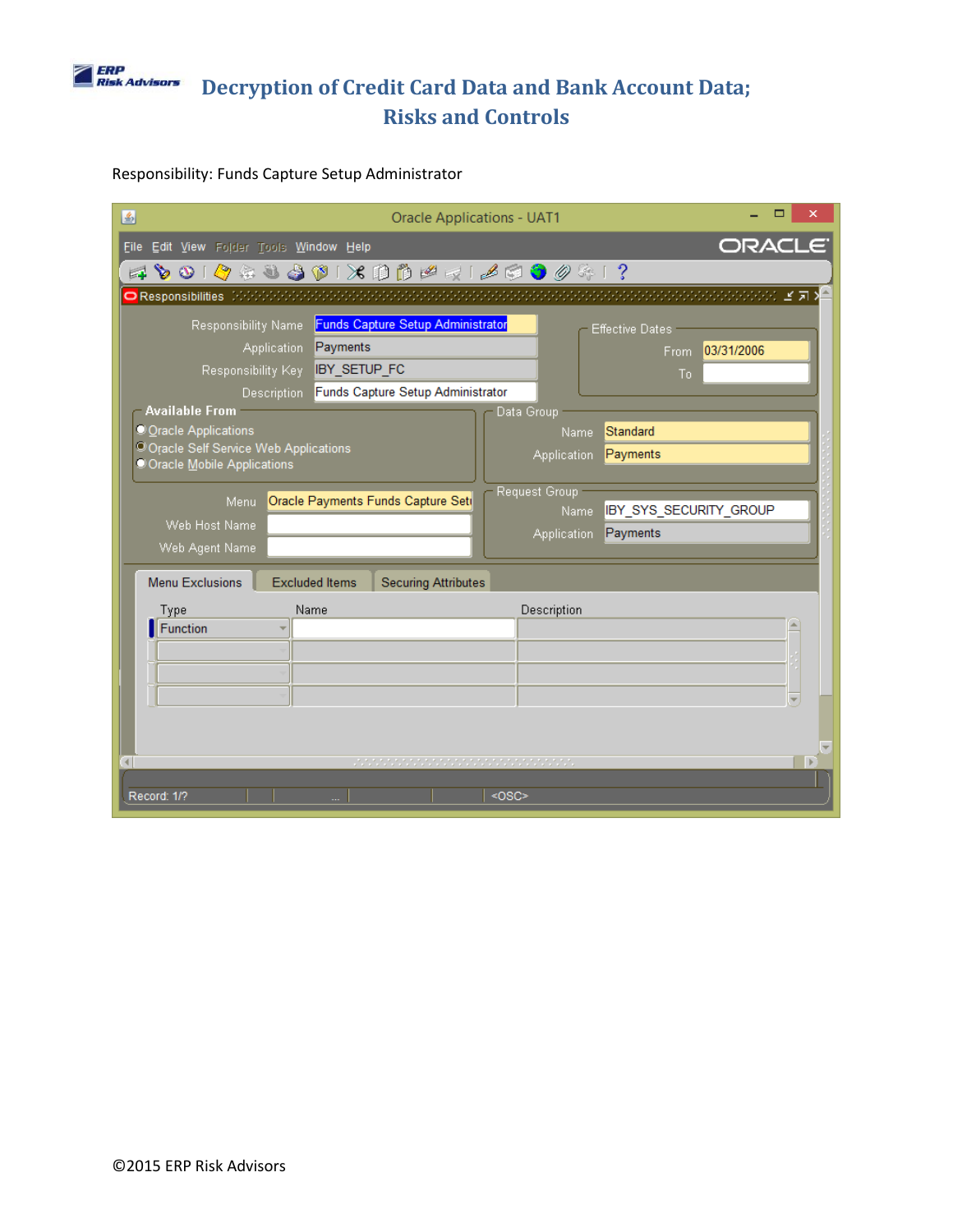

### Responsibility: Funds Disbursement Setup Administrator

| <b>Oracle Applications - UAT1</b><br>圖                                            |
|-----------------------------------------------------------------------------------|
| ORACLE <sup>®</sup><br>File Edit View Folder Tools Window Help                    |
| 4001048801X00141690041?                                                           |
| O Responsibilities   MANAMANAMANAMANAMAN<br>小穴 圣司                                 |
| Funds Disbursement Setup Administrato<br>Responsibility Name<br>Effective Dates   |
| Payments<br>Application<br>03/31/2006<br>From:                                    |
| Responsibility Key<br><b>IBY SETUP FD</b><br>Τo                                   |
| Funds Disbursement Setup Administrato<br>Description<br><b>Available From</b>     |
| Data Group<br>Oracle Applications<br>Standard<br>Name                             |
| <sup>©</sup> Oracle Self Service Web Applications<br>Payments<br>Application      |
| Oracle Mobile Applications                                                        |
| Request Group<br>Oracle Payments Funds Disbursemer<br>Menu                        |
| IBY_SYS_SECURITY_GROUP<br>Name<br>Web Host Name<br>Payments<br><b>Application</b> |
| Web Agent Name                                                                    |
| <b>Menu Exclusions</b><br><b>Excluded Items</b><br><b>Securing Attributes</b>     |
| Name<br>Description<br>Type                                                       |
| Function                                                                          |
|                                                                                   |
|                                                                                   |
|                                                                                   |
|                                                                                   |
| <b>b</b><br>$\left  \cdot \right $                                                |
|                                                                                   |
| Record: 2/?<br><0SC>                                                              |